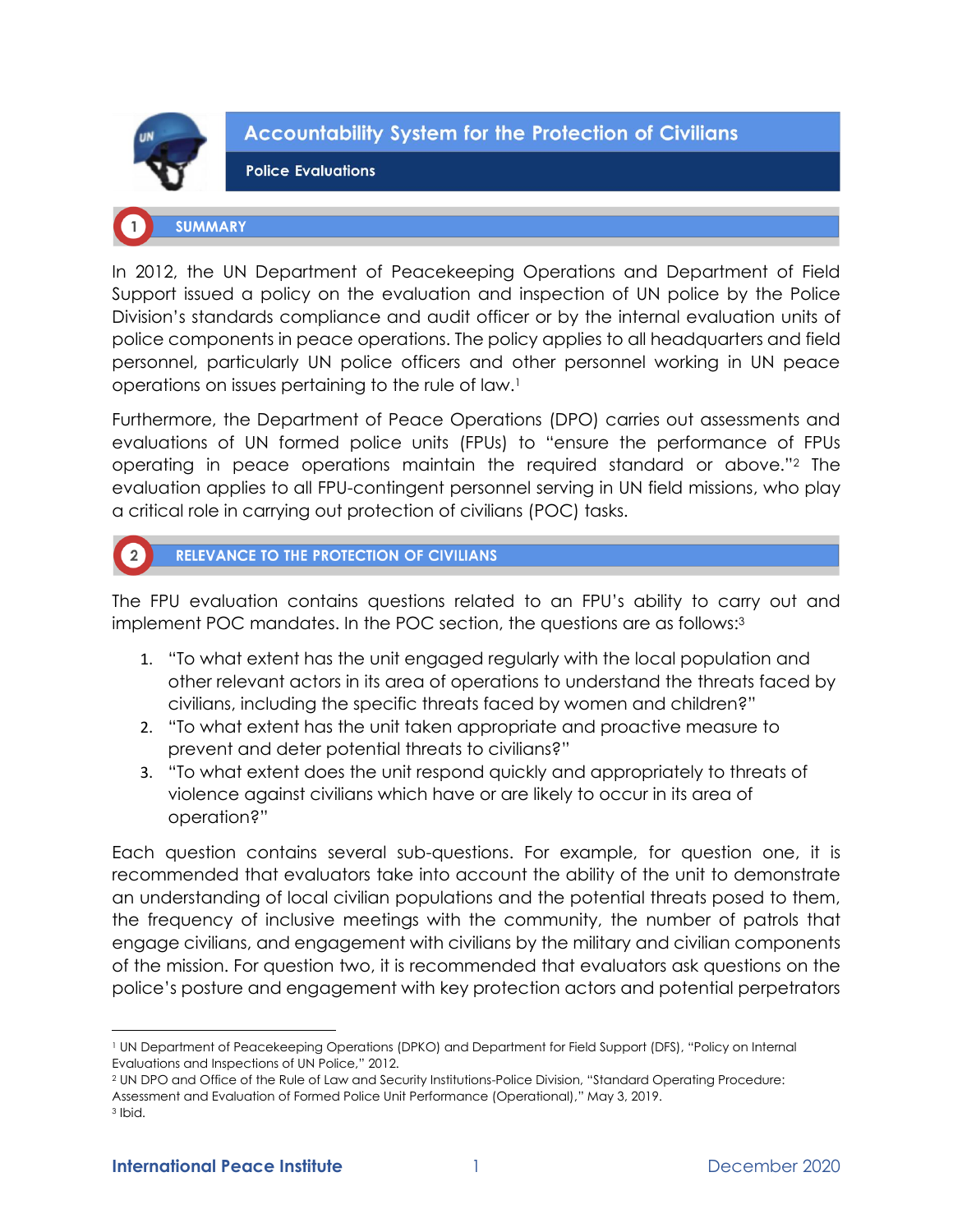and on whether protective measures have been taken. For question three, it is recommended that the evaluator take into account whether the unit has prepared and rehearsed contingency plans, has responded appropriately to credible alerts of threats, and has demonstrated a proactive posture.

It appears that the evaluation comprehensively evaluates the extent to which FPUs carry out POC efforts, in addition to other elements relevant to protection, such as operational readiness, capability, and training.



## **Governing rules**

All missions must operationalize the strategic guidance framework that was developed to ensure consistent standards and principles for international policing, as well as the related guidance for UN police structures, command and control, training, and recruitment, among other topics. In 2017, the Police Division also issued guidelines on the role of UN police in the protection of civilians.<sup>4</sup> The policy on the internal evaluation and inspection of UN police, in particular, allows the head of the police component (HoPC) or any member of the police component's senior management team to initiate an internal evaluation of UN police personnel. More specifically, a new standard operating procedure on the assessment and evaluation of an FPU's performance was finalized in July 2019, and indicators and benchmarks were identified for eleven performance areas. The standard operating procedure on the assessment of mission service for individual police officers is also being revised.

FPU internal assessments aim at measuring the capability, effectiveness, performance, and conduct of FPUs. The FPU evaluation is measured against the "required standard," which is based on the mission- specific statement of unit requirements (SUR), missionmandated tasks, and compliance with all UN requirements. A formal memorandum of understanding signed between the UN and the police-contributing country (PCC) is based on the SUR. The evaluations and assessments, which are undertaken on a quarterly basis during a contingent's twelve-month deployment, are conducted on the behalf of the HoPC, by the FPU Coordination Office, or by UN headquarters, if necessary.

The Police Division also publishes monthly reports online on the performance of all FPUs.

## **Process and functioning**

The FPU evaluation follows a strict process, with several assessments throughout the duration of a contingent's deployment, which typically lasts twelve months. An assessment of operational capability is conducted pre-deployment and serves as the initial evaluation. Following the initial evaluation, an assessment is conducted every quarter, culminating in the end-of-mission final evaluation, the purpose of which is to provide "continuous improvement to both addressing any issues for FPUs coming to the

<sup>4</sup> UN DPKO and DFS, "Guidelines: The Role of United Nations Police in Protection of Civilians," August 1, 2017.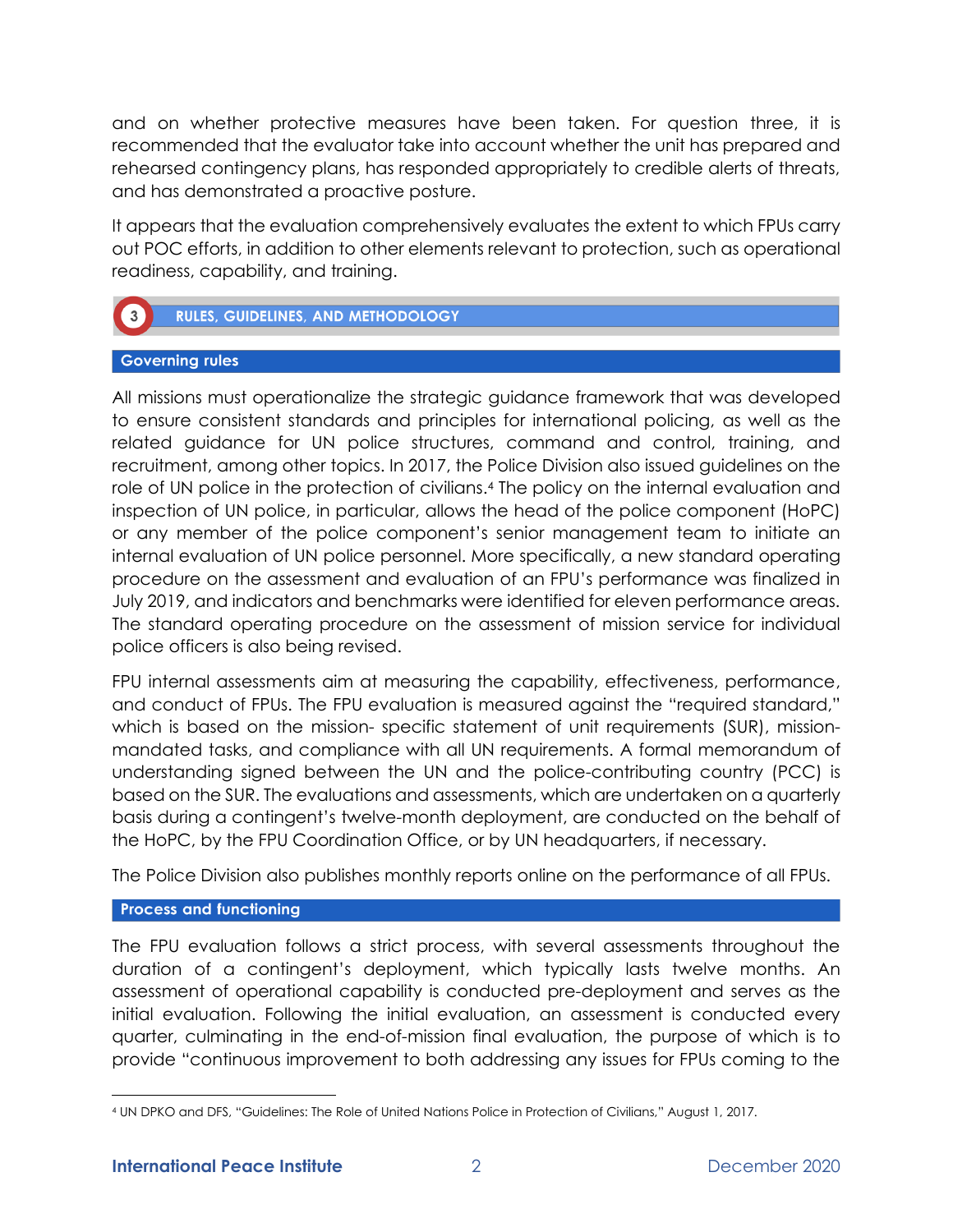mission in the next rotation as well as to improve overall service delivery."<sup>5</sup> Overall performance is measured across ten areas (see "scope and objective" below). A contingent is ranked on a scale of 1–4, with 1 representing "unsatisfactory," 2 representing "needs improvement," 3 representing "satisfactory," and 4 representing "excellent." If an FPU receives a score of 2 in any of the areas, a performance improvement plan is created.

It is the responsibility of the HoPC to introduce and describe the evaluation process to FPU commanders. The HoPC needs to give their consent to all inspection teams and must be consulted before the final submission of the report.

This evaluation may be conducted in coordination or synchronization with the contingent-owned-equipment quarterly verification inspection.

# **ANALYSIS**

The FPU evaluation and assessment allow the mission and the UN Secretariat to evaluate the performance of a police contingent's ability to carry out mandated tasks at various stages of its deployment. As such, it provides an opportunity for a contingent to be assessed and to improve throughout the duration of its deployment. The performance improvement plan provides concrete steps for a contingent to take corrective action. Questions asked and used to evaluate the contingent cover a wide array of issues and demonstrate the comprehensive approach of the evaluation.

#### **Timing**

| Regular process                             | Evaluations are conducted on a<br>quarterly basis. |
|---------------------------------------------|----------------------------------------------------|
| <b>Extraordinary measure after incident</b> |                                                    |

<sup>5</sup> Department of Peace Operations, "Standard Operating Procedure on the Assessment and Evaluation of Formed Police Unit Performance (Operational)," May 2019.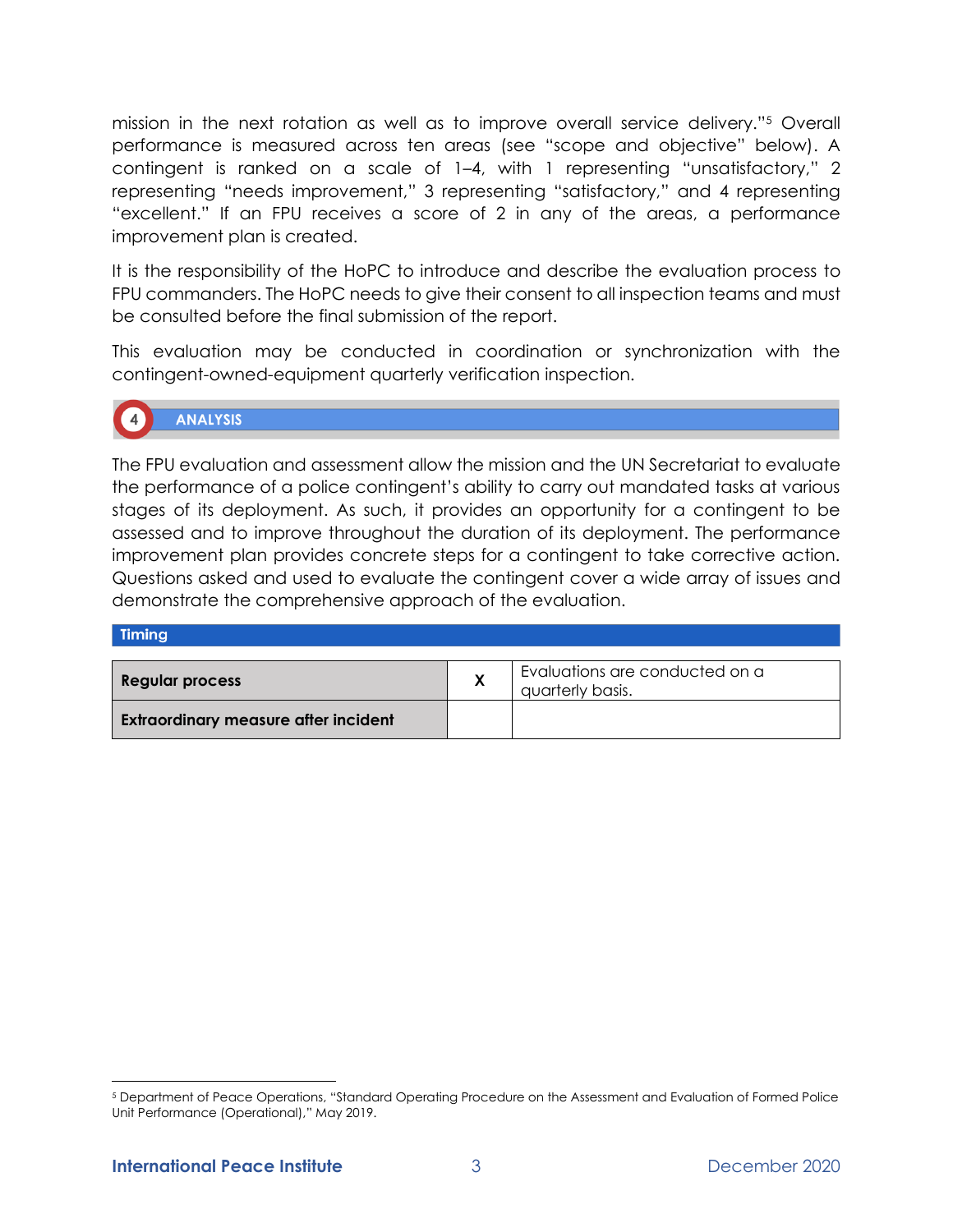## **Actors and answerability structure**

Evaluations of the police component provide a tool for the Secretariat and mission to monitor and evaluate the component's performance. FPU evaluations provide a direct assessment by the mission and the Secretariat of the ability of a contributing country's police contingent to carry out mandated tasks, including POC.

| <b>Held</b><br>accountable by                         |                 | <b>Individuals</b> | Unit            |        | <b>Mission</b>  | Secre- | Contri-<br>buting         | Security<br>Council/ | Member             | Population | Other |  |
|-------------------------------------------------------|-----------------|--------------------|-----------------|--------|-----------------|--------|---------------------------|----------------------|--------------------|------------|-------|--|
|                                                       |                 |                    | <b>Military</b> | Police | <b>Civilian</b> |        | tariat                    | countries            | 5th Com-<br>mittee | states     |       |  |
| <b>Individuals</b>                                    |                 |                    |                 |        |                 |        |                           |                      |                    |            |       |  |
| Unit/<br>section/<br>component                        | <b>Military</b> |                    |                 |        |                 |        |                           |                      |                    |            |       |  |
|                                                       | Police          |                    |                 |        |                 | X      | $\boldsymbol{X}$          |                      |                    |            |       |  |
|                                                       | Civilian        |                    |                 |        |                 |        |                           |                      |                    |            |       |  |
| <b>Mission</b>                                        |                 |                    |                 |        |                 |        |                           |                      |                    |            |       |  |
| Secretariat                                           |                 |                    |                 |        |                 |        |                           |                      |                    |            |       |  |
| Contributing<br>countries                             |                 |                    |                 |        |                 | X      | $\boldsymbol{\mathsf{X}}$ |                      |                    |            |       |  |
| <b>Member states</b>                                  |                 |                    |                 |        |                 |        |                           |                      |                    |            |       |  |
| <b>Security Council/</b><br>5 <sup>th</sup> Committee |                 |                    |                 |        |                 |        |                           |                      |                    |            |       |  |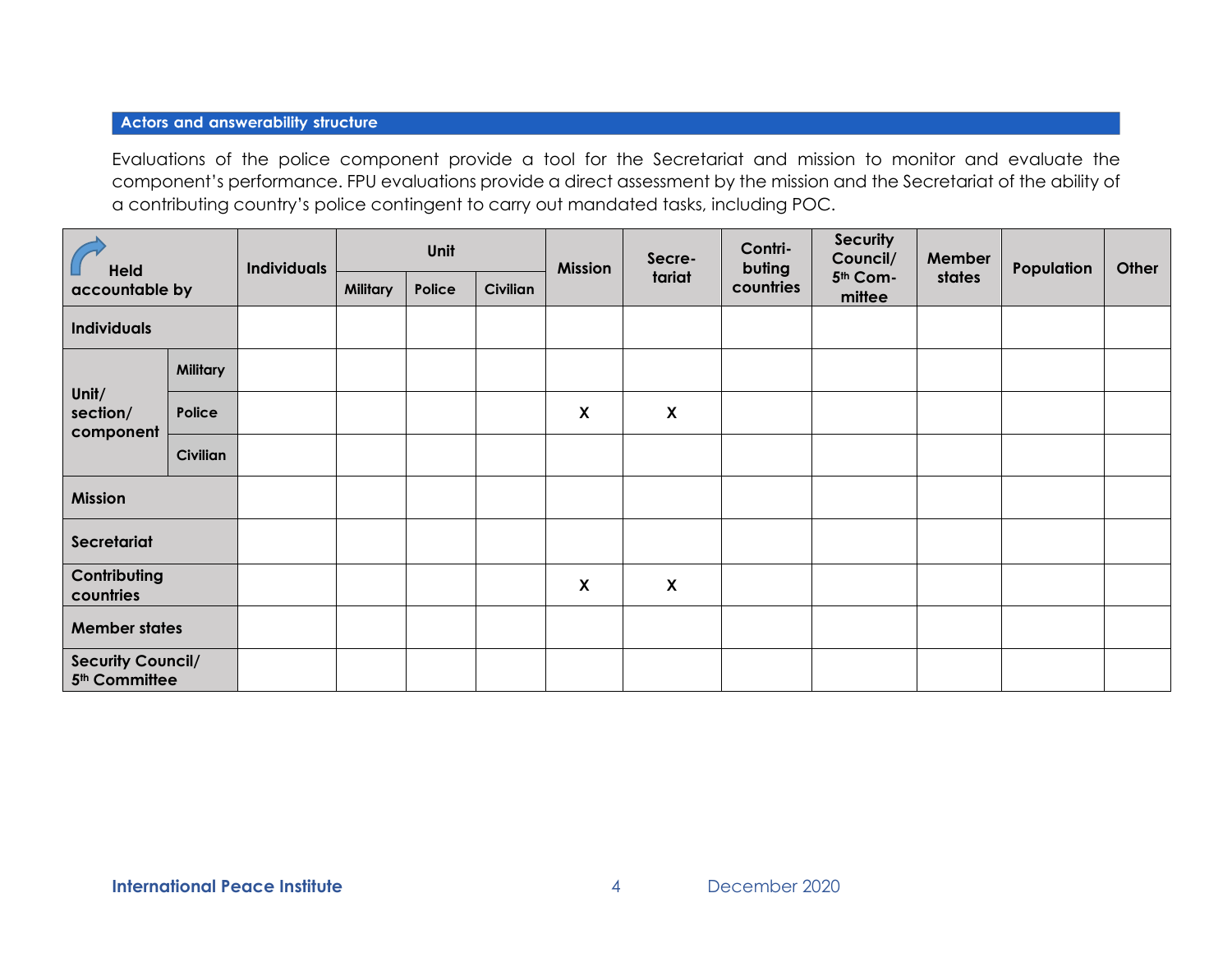### Scope and objective

FPU evaluations assess the overall performance of a police contingent across ten areas: (1) comprehension and support of the mission mandate; (2) command and control; (3) protection of civilians; (4) operational readiness capability; (5) administration; (6) sustainment, logistics, and memorandum of understanding compliance; (7) training aspects; (8) conduct and discipline; (9) health and welfare; and (10) other pertinent issues.

| <b>Collect best</b><br>practices and<br>lessons learned | X | Inadvertently, an evaluation may shed light on best<br>practices, lessons learned, and improvements that police<br>contingents can make.                                                                                                                                                                             |
|---------------------------------------------------------|---|----------------------------------------------------------------------------------------------------------------------------------------------------------------------------------------------------------------------------------------------------------------------------------------------------------------------|
| <b>Track performance</b>                                | X | Each assessment is conducted quarterly and tracks the<br>performance of a police contingent in carrying out<br>mandated tasks, including POC.                                                                                                                                                                        |
| <b>Establish facts and</b><br>circumstances             |   |                                                                                                                                                                                                                                                                                                                      |
| <b>Establish</b><br>responsibility                      | X | By evaluating whether a contingent is carrying out<br>mandated tasks properly, the evaluation contributes to<br>establishing responsibility for potential shortcomings. When<br>a performance-improvement plan is activated, it also<br>establishes who is responsible for carrying out performance<br>improvements. |
| <b>Identify structural</b><br>and systemic issues       | X | While this may not be the main goal of the evaluation, a<br>performance improvement plan provides an assessment of<br>what the next rotation might need to endure.                                                                                                                                                   |

### **Type of accountability**

Evaluations can be classified as a form of performance accountability, as they seek to assess a police unit's performance and ability to carry out mandated tasks. Furthermore, evaluations can be classified as a form of organizational accountability as they allow the organization to develop a stronger grasp of where performance could be improved.

#### **Outcome**

The final end-of-rotation report for an FPU encompasses its overall performance during the duration of its deployment. It is supposed to note significant improvements and declines in performance.

Although sanctions can be imposed in cases of failure to improve performance, they remain rare due to political sensitivities between PCCs and the Secretariat. Decisions to impose sanctions, such as the repatriation of an FPU under exceptional circumstances, are usually made at the level of the UN secretary-general.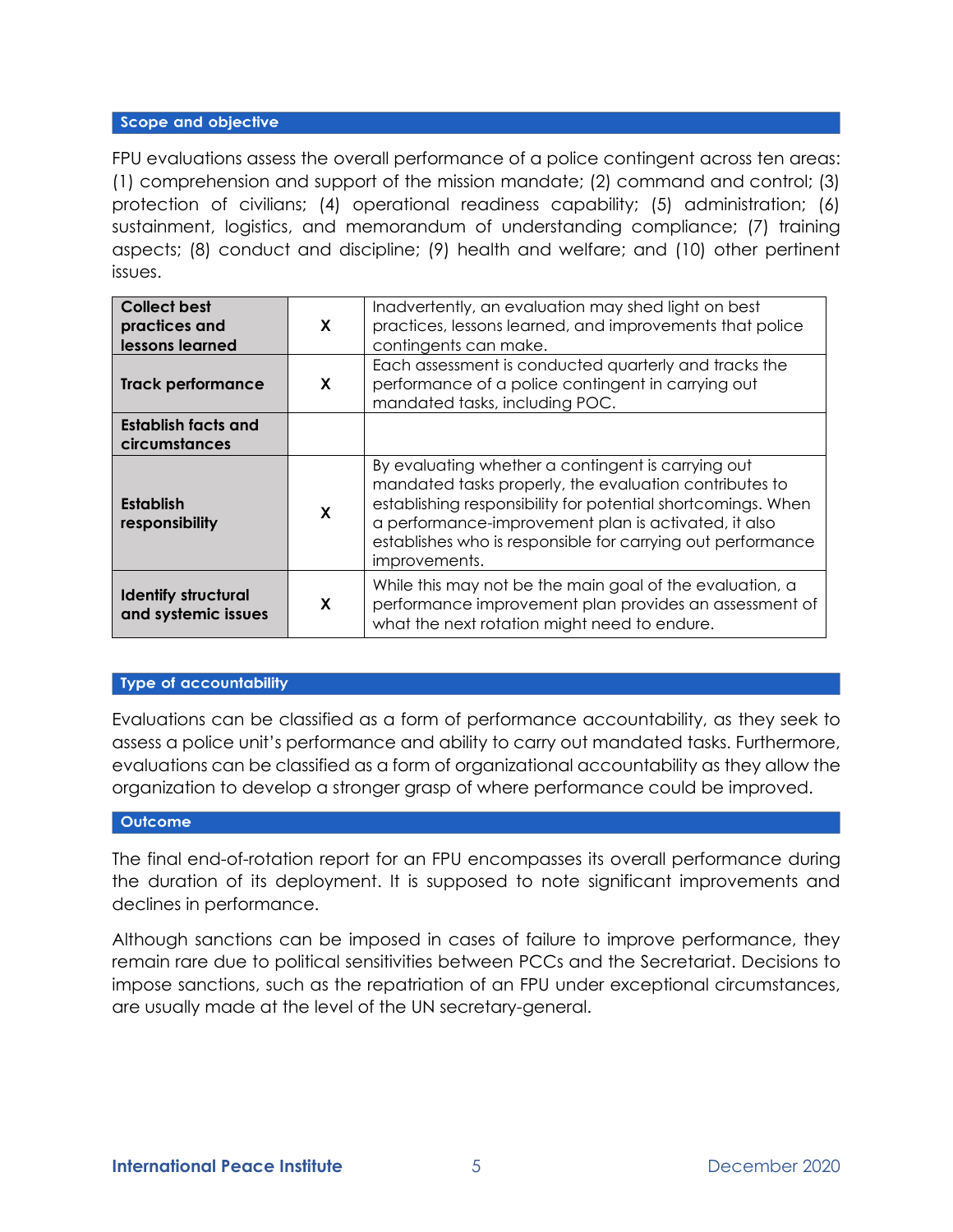| Learn           | <b>Disseminate and integrate</b><br>internally | X | FPU evaluations are disseminated<br>internally to key members within the<br>mission, with the intent of understanding<br>lessons learned, improvements, and<br>declines in performance.                                                                                                                                                                                                                                                       |  |  |
|-----------------|------------------------------------------------|---|-----------------------------------------------------------------------------------------------------------------------------------------------------------------------------------------------------------------------------------------------------------------------------------------------------------------------------------------------------------------------------------------------------------------------------------------------|--|--|
|                 | <b>Account for publicly</b>                    |   |                                                                                                                                                                                                                                                                                                                                                                                                                                               |  |  |
| Correct         | Improve internal processes                     |   | As per the 2012 policy, the main section<br>of the report of an internal evaluation or<br>inspection contains subsections on the<br>areas evaluated or inspected. Each<br>subsection consists of strengths and areas<br>of improvement. Recommendations must<br>have proposed timeframes and persons<br>responsible for action.<br>The FPU evaluation, through the<br>performance improvement plan,<br>provides an avenue for improvements in |  |  |
|                 |                                                |   | performance, with a designated<br>individual responsible for corrective<br>action and an appropriate timeline. The<br>final report details whether a<br>performance improvement plan was<br>activated and whether improvements<br>were made.                                                                                                                                                                                                  |  |  |
|                 | Inform selection of<br>personnel               |   | The extent to which these assessments do<br>inform the selection of PCCs and specific<br>units remains unclear.                                                                                                                                                                                                                                                                                                                               |  |  |
| <b>Sanction</b> | <b>Recommend sanctions</b>                     | X | If FPUs demonstrate significant<br>performance failures and operational<br>deficiencies, they can face sanctions, at<br>least in theory.                                                                                                                                                                                                                                                                                                      |  |  |
|                 | <b>Establish incentives</b>                    |   |                                                                                                                                                                                                                                                                                                                                                                                                                                               |  |  |

# Independence and impartiality

The team for FPU evaluations consists of the Police Division's evaluators, with the HoPC holding ultimate authority. The evaluation team leader is chosen and two other officers are nominated by the HoPC. It is advised that the evaluation team avoids selecting members from the same country as the FPU being assessed.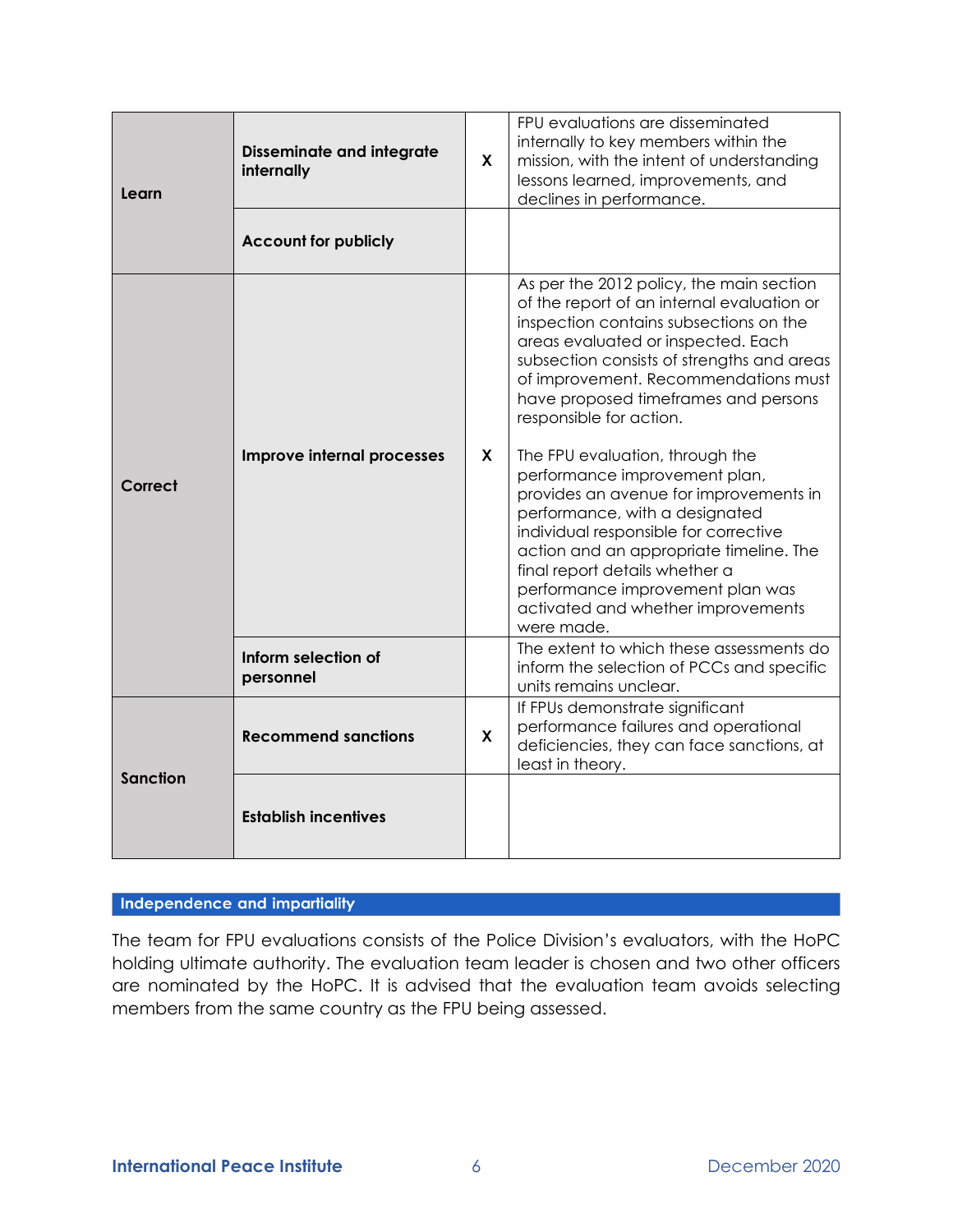### **Inclusivity**

Specific procedures for evaluating FPUs demonstrate that contingents are also evaluated on their performance. It appears that the content of the evaluation is broad, as it takes into consideration that the police must interact with various mission components in order to carry out mandated tasks. It does not appear that individuals from different mission components can be part of the evaluation team.

#### **Transparency**

Evaluations and assessments are not public. According to the 2012 policy, the compliance officer briefs the police adviser or HoPC, and a report is prepared within two weeks. The police adviser then decides on further distribution. The policy states that best practices, lessons learned, or similar knowledge may be shared with the appropriate parties.

For the FPU evaluation, once the HoPC has signed off on the report, it is disseminated to the special representative of the secretary-general, the deputy special representative of the secretary-general, the police chief of staff, the deputy chief of operations, the overall FPU commander, the FPU unit commander, the Police Division of the Department of Peace Operations at UN headquarters, and the member state via its permanent mission.

#### **Follow-up mechanisms**

If a unit fails according to one or more criteria, the report has to come up with a performance improvement plan. After the first inspection, time is given to improve shortcomings. Recommendations are also shared with permanent missions so that the PCC can address issues such as pre-deployment gaps or corrective measures needed for the next rotation. Most of the gaps identified relate to equipment.

Videoconference consultations are organized to follow up on the implementation of the evaluation's recommendations with field missions.

The Police Division also recommends that the PCC integrate lessons learned in the training for future contingent deployments. In conjunction with the UN Integrated Training Service, the Police Division is currently considering facilitating such post-deployment learning.